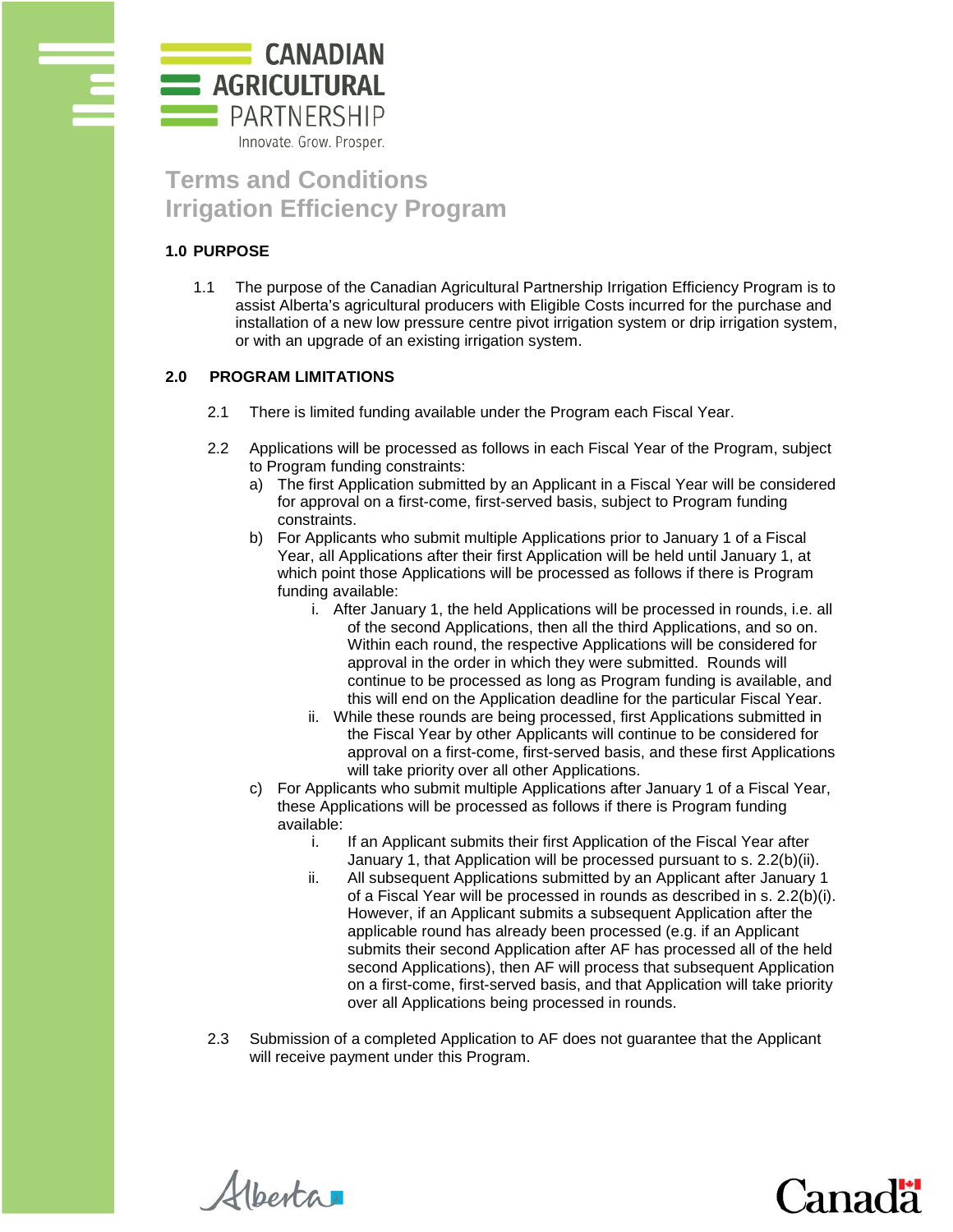## **3.0 DEFINITIONS**

- **3.1. AF:** means Alberta Agriculture and Forestry.
- 3.2 **Applicant:** means a legal entity that submits an Application and meets the eligibility requirements in s. 4.1.
- 3.3 **Application:** means the Program application form and all documents required to be submitted pursuant to that form and the Program Terms and Conditions.
- 3.4 **CAP:** means the Federal-Provincial-Territorial Canadian Agricultural Partnership.
- 3.5 **Drip Irrigation System:** means equipment that comprises a surface drip irrigation system or subsurface drip irrigation system, but does not include motors to drive pumps.
- 3.6 **Eligible Cost:** means a cost that is eligible for payment under the Program, as described in sections 6.1 and 6.2.
- 3.7 **Federal Crown:** means Her Majesty the Queen in Right of Canada.
- 3.8 **Fiscal Year:** means the period from April 1 to March 31 of the following year.
- 3.9 **High-Efficiency Sprinkler Nozzles:** means sprinkler nozzles for a LPCP System that have manufacturer's irrigation system application efficiency ratings **greater than or equal to 85 percent**.
- 3.10 **Long-Term Irrigation Management Plan:** means the planning document, in the required form, submitted by the Applicant as part of the Application.
- 3.11 **LPCP Equipment:** means equipment that comprises a LPCP System (e.g. drop tubes, pressure regulators, filters, sprinkler heads and nozzles), **but does not include motors to drive pumps**.
- 3.12 **LPCP Pump Modifications:** means end gun booster pumps or trimmed impellers (and directly attached fittings for either) that are installed to make an existing pump compatible with LPCP Equipment.
- 3.13 **LPCP System:** means a low pressure centre pivot irrigation system.
- 3.14 **Minister:** means the Minister of AF and his authorized representative(s).
- 3.15 **Parcel**: means land in Alberta owned or leased by the Applicant that is irrigated by a single irrigation system.
- 3.16 **Program:** means the Canadian Agricultural Partnership Irrigation Efficiency Program.
- 3.17 **Program Terms and Conditions:** means the terms and conditions for the Program set out in this document, as may be amended.
- 3.18 **Provincial Crown:** means Her Majesty the Queen in Right of Alberta.
- 3.19 **Variable-Rate Irrigation Equipment:** means the components of a LPCP System (controllers and software) that allow precision irrigation.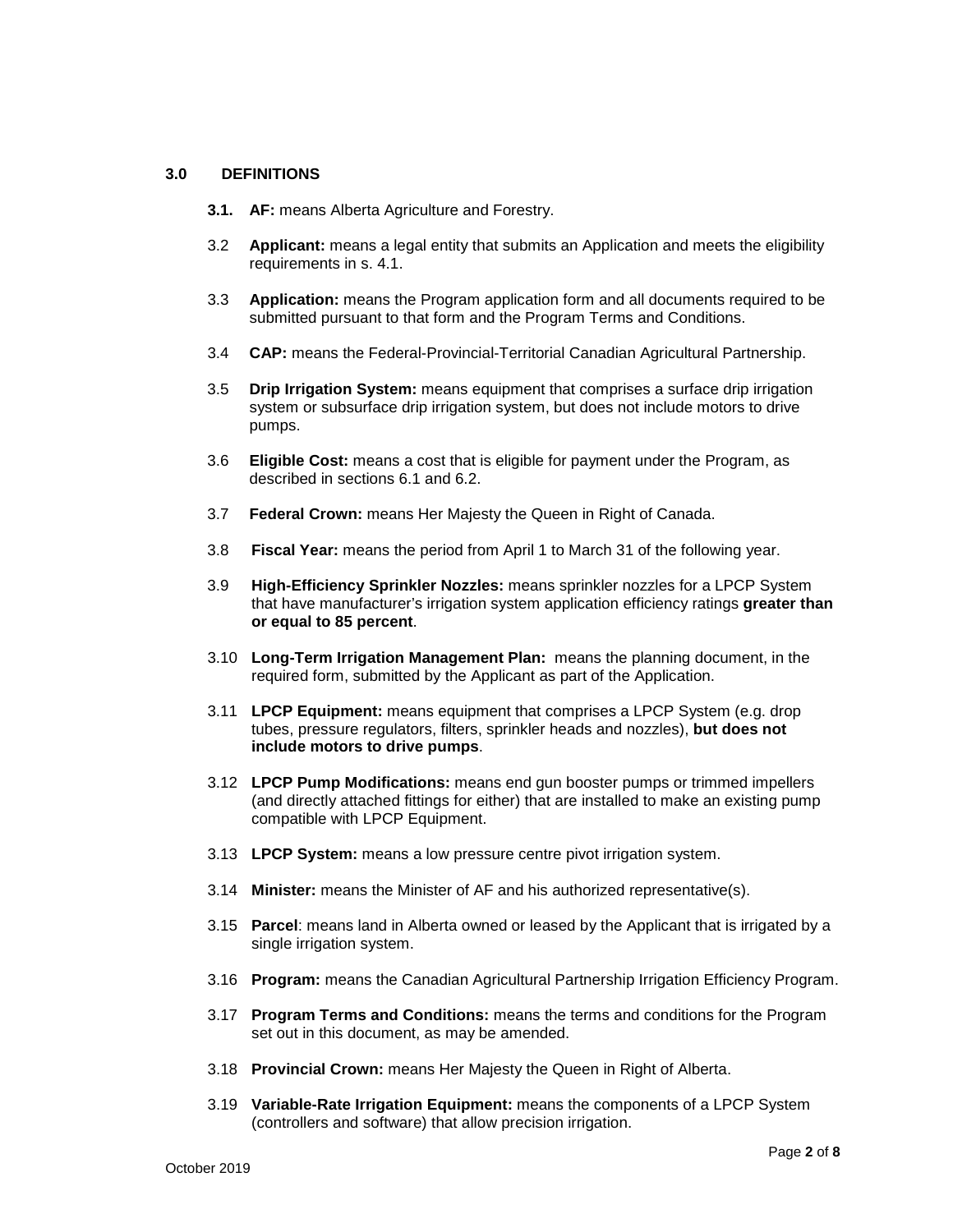# **4. ELIGIBLE APPLICANTS**

4.1 To be eligible to apply to the Program, an Applicant must:

- (a) operate as a producer in Alberta;
- (b) own an irrigated agricultural operation in Alberta;
- (c) have a Long-Term Irrigation Management Plan; and
- (d) not have been previously approved for payment from the Program for the Parcel described in the Application.

# **5. ELIGIBLE PARCELS FOR NEW SYSTEMS**

- 5.1 For a new irrigation system to be eligible for funding under the Program, it must be installed on a Parcel that is at least:
	- (a) 10 irrigated acres for a new surface drip irrigation system; or
	- (b) 20 irrigated acres for a new LPCP System or a subsurface drip irrigation system.

## **6.0 ELIGIBLE COSTS AND INELIGIBLE COSTS**

- 6.1 Eligible Costs for the Program are the costs for any of the following:
	- (a) one or more pieces of LPCP Equipment purchased by the Applicant and installed at the Applicant's operation as part of an upgrade from a gravity, side-wheel or high pressure centre pivot irrigation system to a new LPCP System, or retrofit of a high pressure centre pivot to a LPCP System, plus costs of design and installation;
	- (b) one or more LPCP Pump Modifications purchased by the Applicant and installed at the Applicant's operation as part of an upgrade to a LPCP System, plus costs of installation;
	- (c) one or more sets of High-Efficiency Sprinkler Nozzles and related equipment (drop tubes, pressure regulators) for a new LPCP System or an upgrade to an existing LPCP System, plus costs of installation;
	- (d) one or more sets of Variable-Rate Irrigation Equipment (controllers and software) that allow precision irrigation, plus costs of installation;
	- (e) a pivot control panel upgrade (including base stations for telemetry) purchased by the Applicant and installed at the Applicant's operation, plus costs of installation.
	- (f) a Drip Irrigation System purchased by the Applicant and installed at the Applicant's operation, plus the costs of installation.
- 6.2 Equipment must be **new** and purchased by the Applicant from a licensed irrigation supply dealer after April 1, 2018.
- 6.3 Installation of equipment purchased by the Applicant under the Program must be done by a licensed service provider, with the exception of the installation of High Efficiency Sprinkler Nozzles, which may be installed by the Applicant subject to inspection by a licensed service provider and the Applicant submitting written proof of such inspection signed by the inspector within six months of approval of their Application.
- 6.4 In incurring Eligible Costs, the Applicant must follow a process that is transparent, fair, and promotes the best value for the money expended. Eligible Costs incurred by the Applicant must be at competitive prices that are no greater than fair market value.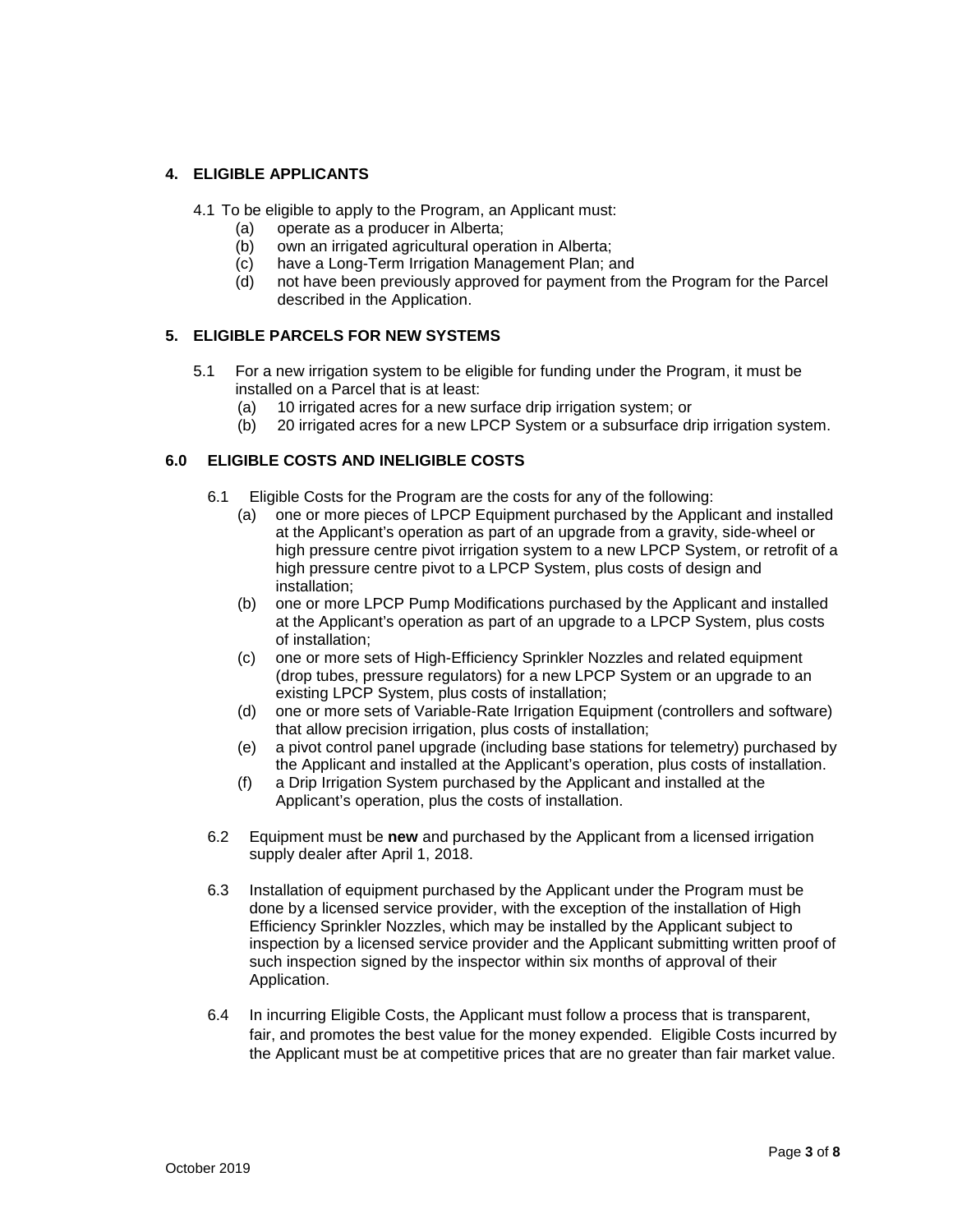- 6.5 If the Minister, in his sole discretion, considers the amount of any Eligible Costs claimed by the Applicant to be unreasonable, the Minister may adjust the amount of that Eligible Cost to an amount the Minister considers reasonable.
- 6.6 Expenses that are not eligible for payment under the Program include:
	- (a) costs for a new LPCP System or Drip Irrigation System for irrigation expansion; (b) GST;
	- (c) any other cost deemed by the Minister to be an ineligible cost.

## **7.0 APPLICATIONS**

- 7.1 An Applicant must submit the following documents to AF to be considered for funding under the Program:
	- (a) a Long-Term Irrigation Management Plan;
	- (b) a completed Application that is signed by the Applicant;
	- (c) invoices/receipts for all Eligible Costs claimed;
	- (d) proof of payment by the Applicant of at least 10 percent of the total Eligible Costs; and
	- (e) any supplementary documentation requested by AF.
- 7.2 The final deadline for Applications under the Program is March 17, 2023. As funding is limited each Fiscal Year, Applicants should apply early.
	- (a) To be eligible for payment in Fiscal Year 2018/19, Applications must be received by March 15, 2019.
	- (b) To be eligible for payment in Fiscal Year 2019/20, Applications must be received by March 20, 2020.
	- (c) To be eligible for payment in Fiscal Year 2020/21, Applications must be received by March 19, 2021.
	- (d) To be eligible for payment in Fiscal Year 2021/22, Applications must be received by March 18, 2022.
	- (e) To be eligible for payment in Fiscal Year 2022/23, Applications must be received by March 17, 2023.
- 7.3 If an Application is received within the deadline in s. 7.2 but after funds for that Fiscal Year have been allocated, the Application will be considered to have been submitted in the following Fiscal Year (if there is a remaining Fiscal Year for the Program) and will be processed pursuant to s. 2.2 on that basis, subject to availability of Program funding.
- 7.4 Applications must be delivered to: **Attention: Canadian Agricultural Partnership, Irrigation Efficiency Program**, **Irrigation Management Section, Irrigation and Farm Water Branch,** Alberta Agriculture and Forestry, Agriculture Centre, 100, 5401 – 1 Avenue South, Lethbridge, AB T1J 4V6, or at fax number 403-381-5765.
- 7.5 The Minister may reject any Application that is inaccurate or incomplete in the sole discretion of the Minister.
- 7.6 No Applicant may add additional claims for Eligible Costs after an Application has been submitted.
- 7.7 AF shall contact Applicants within 30 days of receipt of their Application to inform them whether they are eligible for the Program.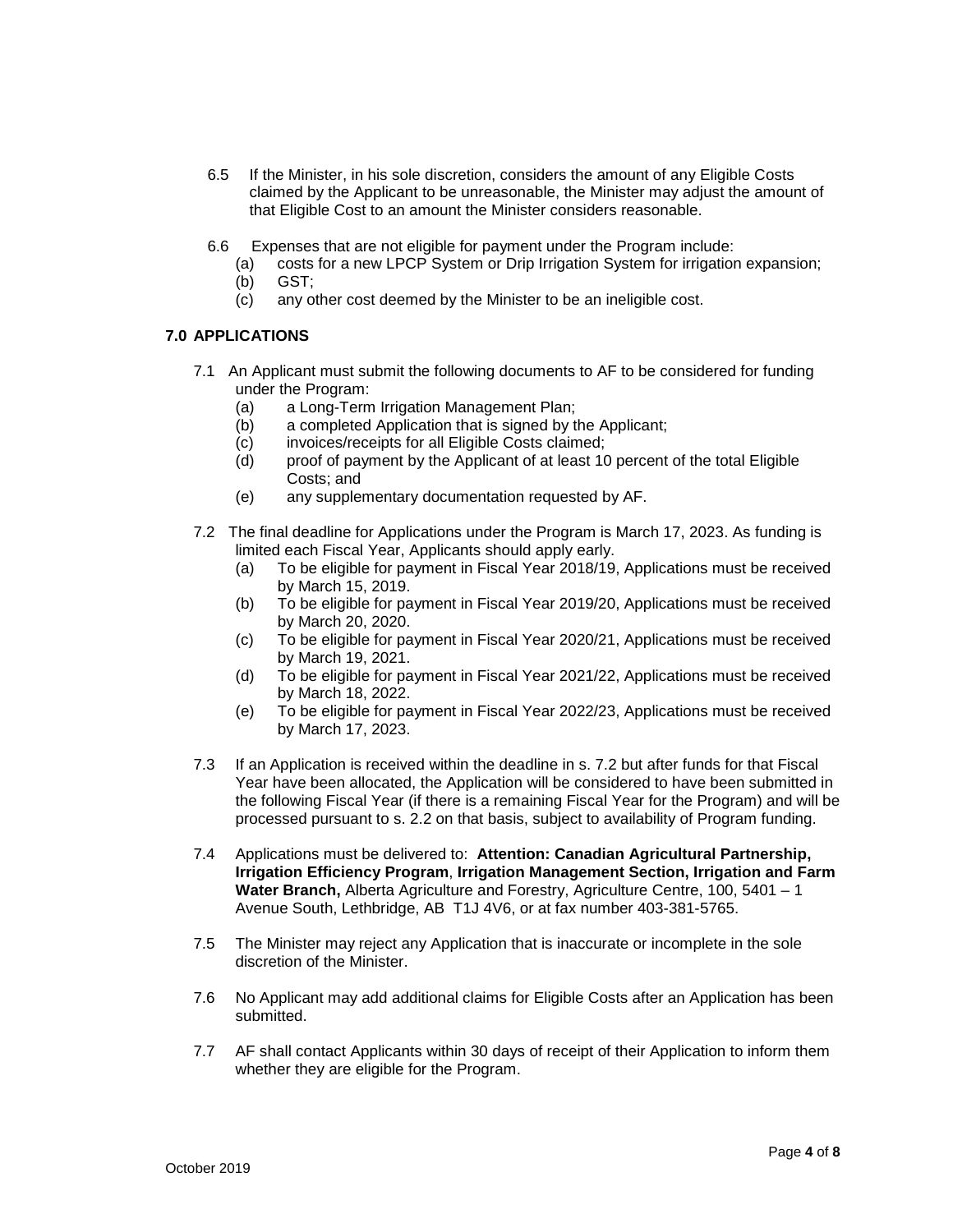7.8 Acceptance of an Application under this Program creates no obligation on the part of the Provincial Crown or Federal Crown to provide licenses or approvals under any applicable legislation, including the *Canadian Environmental Assessment Act*.

# **8.0 OTHER OBLIGATIONS**

- 8.1 An Applicant that receives funding must, within six months of the date their Application was approved:
	- (a) have the equipment that was funded under the Program installed and operational at the Applicant's operation(s); and
	- (b) if the Applicant purchased and installed High Efficiency Sprinkler Nozzles but did not use a licensed service provider for the installation, submit to the Minister written proof of inspection signed by the inspector of the installed High Efficiency Sprinkler Nozzles.

Failure to meet this obligation will entitle the Minister to obtain a refund from the Applicant in accordance with section 11.

## **9.0 VERIFICATION AND INSPECTION**

- 9.1 The Applicant must submit documentation to establish, to the satisfaction of the Minister, that the Applicant incurred all of the Eligible Costs claimed. Documents the Applicant may submit to do this include invoices for the claimed Eligible Costs that are in the Applicant's name. The Applicant must also provide any other documentation requested by the Minister that the Minister requires to be satisfied that the Applicant incurred the Eligible Costs claimed.
- 9.2 All items on an invoice submitted by the Applicant must be listed separately, and each Eligible Cost must be clearly identified.
- 9.3 The Applicant consents to the Minister releasing any information contained in the Application, or related to it, and obtained by the Minister in the course of verifying or auditing the Application, to any other government department, agency or other body for the purposes of verifying the Application or determining the Applicant's eligibility for this Program. The Applicant expressly authorizes the Minister to obtain information from any government department, agency or other body to verify the contents of the Application and to determine the Applicant's eligibility for this Program.
- 9.4 The Applicant agrees to give representatives of the Minister access to examine their farming or business operation for six years following the date their Application is approved. The Applicant agrees to make available to the Minister all farm records, books of account, invoices, income tax returns, and audit and evaluation reports in relation to the Eligible Costs that are necessary for the audit and evaluation of the Eligible Costs. If the Applicant fails to provide such information within a reasonable time on reasonable notice, as determined by the Minister, the Applicant may be required to refund any payments received under the Program, as well as forfeit any future payments under the Program.
- 9.5 For six years following the date an Application is approved, the Minister is entitled, at a reasonable time and upon reasonable notice to the Applicant, to attend the farming or business operation of the Applicant for the purpose of examining the equipment purchased with Program funding to assess whether the Applicant is in compliance with the Program Terms and Conditions.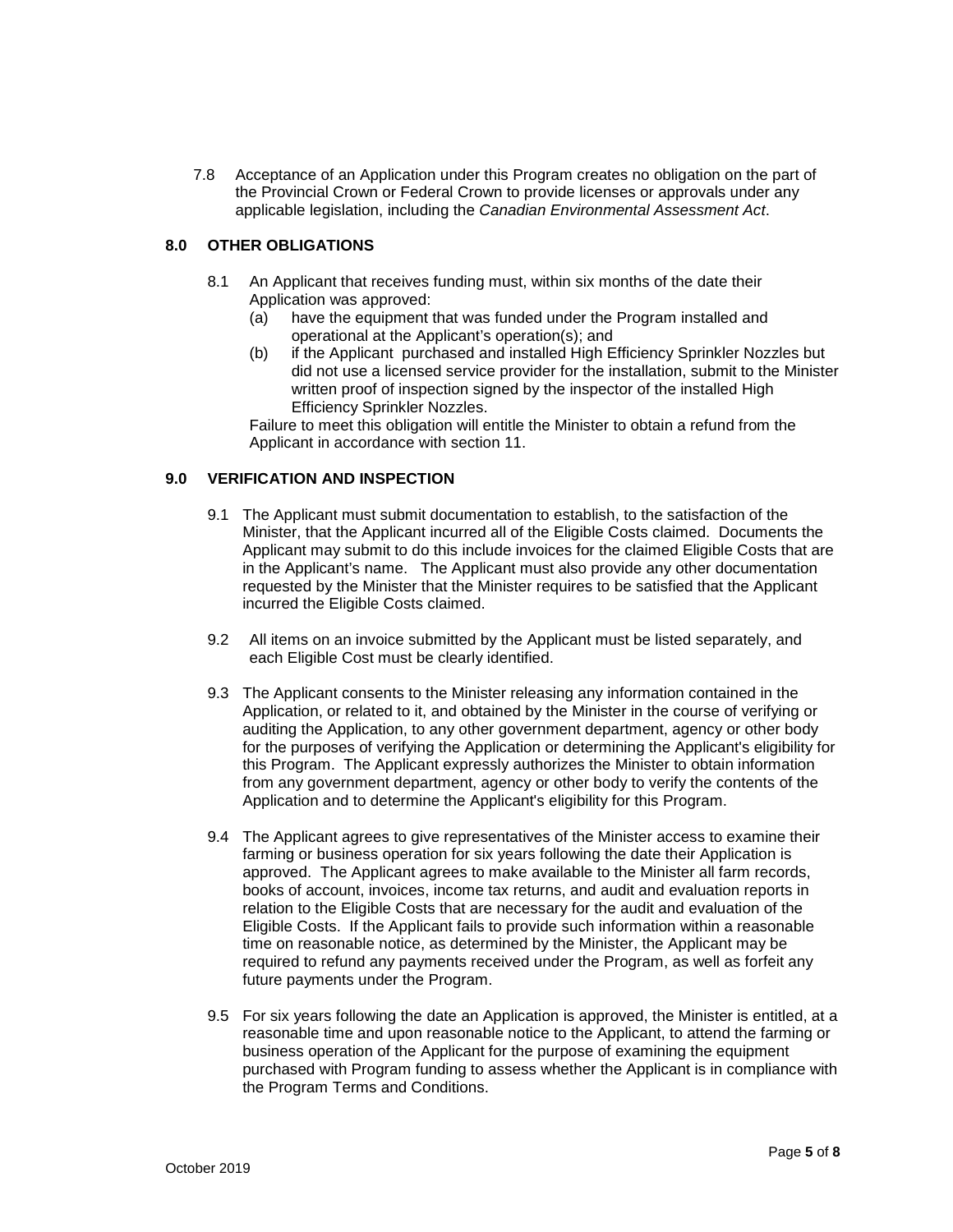# **10.0 PROGRAM PAYMENTS**

- 10.1 The Program provides grants to approved Applicants for Eligible Costs incurred for irrigation system upgrades on Parcels. For each Parcel, Applicants are eligible to receive either:
	- (a) 40% of the Eligible Costs incurred by the Applicant, up to a maximum of \$5,000, for:
		- i. equipment upgrades on the Parcel; or
		- ii. an upgrade on the Parcel from an existing irrigation system to a surface drip irrigation system; or
	- (b) \$15,000 of the Eligible Costs incurred by the Applicant for an upgrade on the Parcel from a gravity, side-wheel or high pressure centre pivot irrigation system to a new LPCP system or a subsurface drip irrigation system.

Applicants are only eligible to receive one payment per Parcel under the Program.

- 10.2 The maximum amount of funding that an Applicant may receive under the Program in a Fiscal Year is \$150,000.
- 10.3 Funding received through any other CAP programs may not be used toward the costshare requirements of the Program.
- 10.4 Funding received through other federal, provincial and municipal governments cannot exceed 100% of the Eligible Costs claimed by the Applicant and paid under the Program. The amount of the grant shall be adjusted so that the total government funding for Eligible Costs does not exceed 100% of these costs.
- 10.5 Applicants may not assign or defer any payment under this Program.
- 10.6 Eligible Costs shall be calculated based on the actual out of pocket cost to the Applicant (i.e. cost of the Eligible Cost less any rebates, discounts, incentives and /or credits, whether provided at the time of purchase or at a later date).
- 10.7 The Applicant shall not return for refund any items purchased under the Program.
- 10.8 Payments may be considered farm support payments, and AGR-1 tax slips will be issued in the name of the Applicant, if applicable.

## **11.0 REFUNDS**

- 11.1 If, after making payment under the Program, the Minister determines that:
	- (a) an Applicant is not eligible under this Program;
	- (b) a new irrigation system is installed on a Parcel that does not satisfy the eligibility requirements in s. 5.1;
	- (c) a cost is not an Eligible Cost;
	- (d) an Applicant has contravened any of these Program Terms and Conditions; or
	- (e) the Applicant received any payment under the Program not in accordance with the Program Terms and Conditions,

then the Minister shall notify the Applicant in writing. The Applicant must refund to the Minister any payments demanded by the Minister. Payment is due within 30 days of the date of the notice. Failure to make repayments creates a debt owing to the Provincial Crown which may be set off against any money the Provincial Crown owes to the Applicant.

## **12.0 FALSE OR MISLEADING INFORMATION**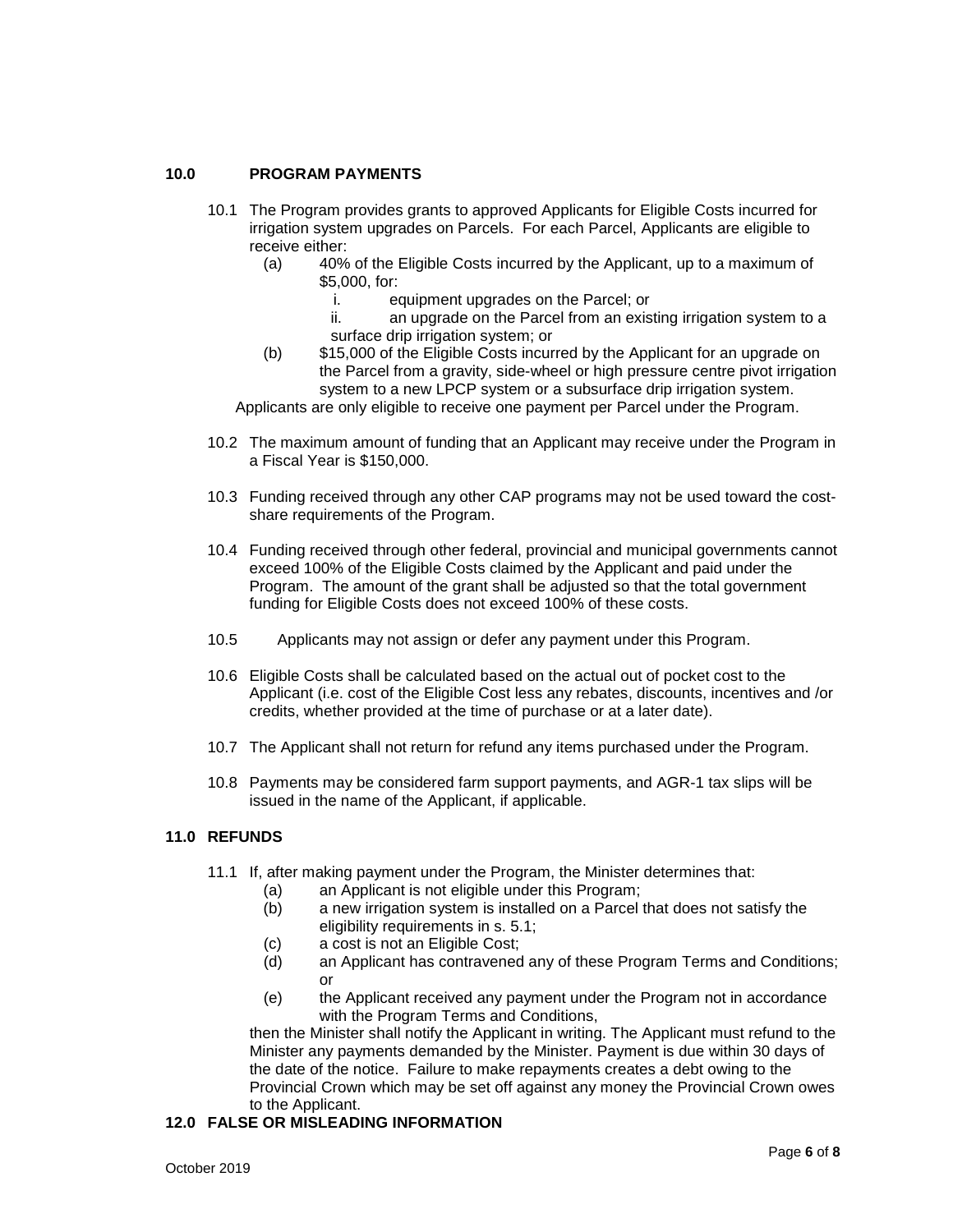12.1 No Applicant shall provide false or misleading information under the Program. Any Applicant that provides false or misleading information shall forgo all rights to benefits from the Program.

#### **13.0 MINISTERIAL DISCRETION**

13.1 The Minister has the absolute discretion to determine the eligibility of any Applicant under the Program and any payments due under the Program. The decisions of the Minister are final.

## **14.0 DEBTS TO GOVERNMENT OR THIRD PARTIES**

14.1 The Minister may deduct from the Applicant's entitlement under the Program any amount due and owing to the Provincial Crown or Federal Crown by the Applicant.

#### **15.0 CHANGES TO THE PROGRAM OR PROGRAM TERMS AND CONDITIONS**

15.1 The Minister may change or terminate the Program at any time without notice. If the Minister changes the Program, the revised Program Terms and Conditions will be posted on the Alberta Canadian Agricultural Partnership website

## **16.0 GRANT REGULATION AND DISCLOSURE OF GRANT RECIPIENT INFORMATION**

- 16.1 Payments under this Program are grants subject to the *Agriculture and Rural Development Grant Regulation*. The Applicant acknowledges that, in addition to complying with these Program Terms and Conditions, the Applicant must comply with the *Agriculture and Rural Development Grant Regulation*.
- 16.2 The Applicant acknowledges that AF publicly discloses the following information for all grant recipients: the grant recipient name, the amount of the grant, the program the grant is paid under, and the payment date.

## **17.0 REPRESENTATIONS AND WARRANTIES**

- 17.1 The Applicant represents and warrants to the Minister that:
	- (a) the Applicant is an eligible applicant pursuant to s. 4.1 of the Program Terms and Conditions;
	- (b) the person signing the Application is duly authorized to make the Application, bind the Applicant to the Program Terms and Conditions, and, in the case of a partnership, bind the partners to the Program Terms and Conditions on the basis of joint and several liability;
	- (c) no Application has been made for the same equipment by any other person, including without limitation, a person who is not arm's length or a related person as defined by the Income Tax Act (Canada) or by a shareholder, member or partner who is actively carrying on farming or business on behalf of a corporation;
	- (d) it has made full, true and plain disclosure to the Minister of all facts relating to the costs that are material to its Application, including without limitation all sources of funding from federal, provincial and municipal governments;
	- (e) it has the necessary financial resources to complete the activities listed in the Application;